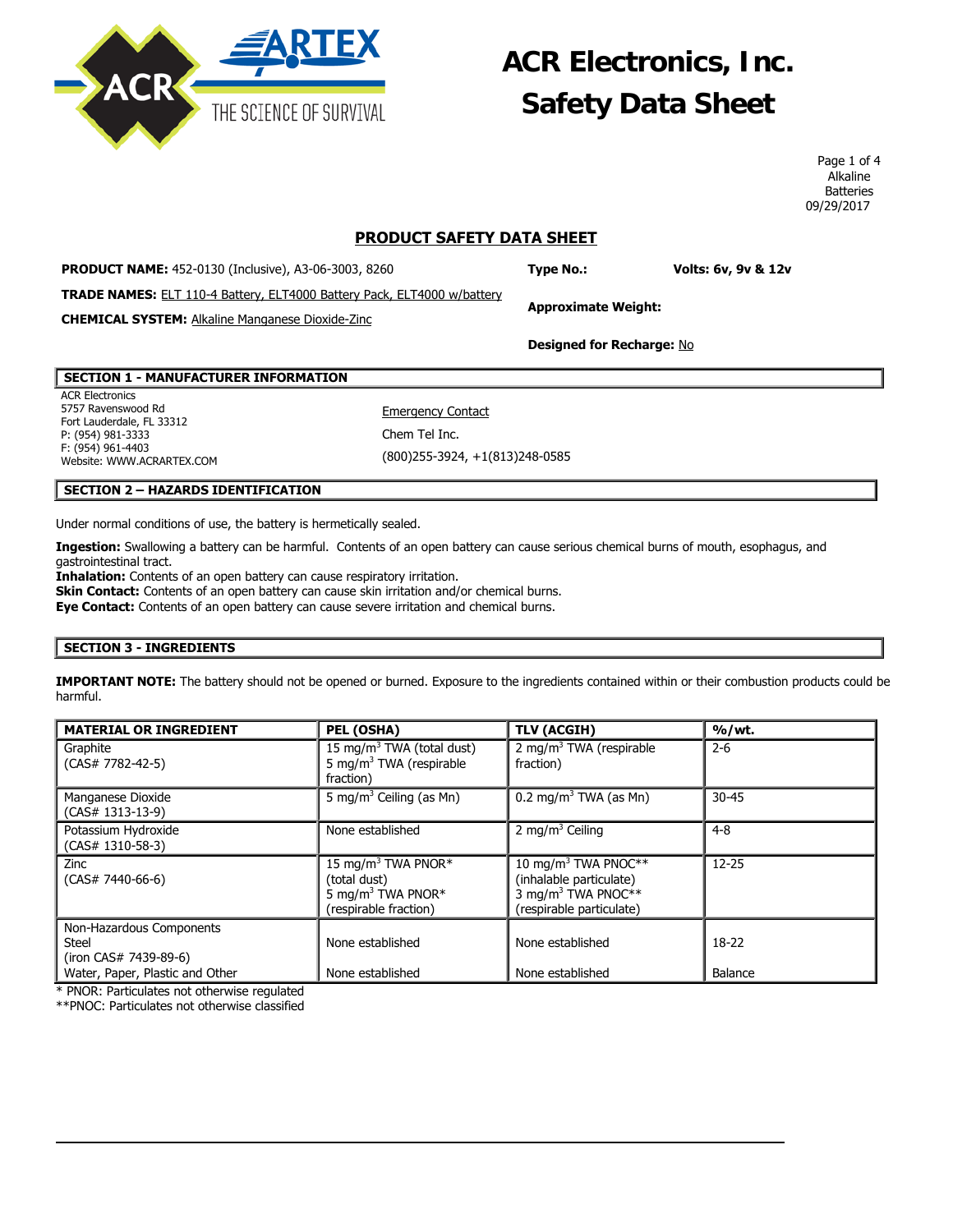

## **ACR Electronics, Inc. Safety Data Sheet**

Page 2 of 4 Alkaline **Batteries** 

### **SECTION 4 – FIRST AID MEASURES**

**Ingestion:** Do not induce vomiting or give food or drink. Seek medical attention immediately. CALL NATIONAL BATTERY INGESTION HOTLINE for advice and follow-up (202-625-3333) collect day or night.

**Inhalation:** Provide fresh air and seek medical attention.

**Skin Contact:** Remove contaminated clothing and wash skin with soap and water. If a chemical burn occurs or if irritation persists, seek medical attention.

**Eye Contact:** Immediately flush eyes thoroughly with water for at least 15 minutes, lifting upper and lower lids, until no evidence of the chemical remains. Seek medical attention.

#### **SECTION 5 - FIRE FIGHTING MEASURES**

In case of fire, it is permissible to use any class of extinguishing medium on these batteries or their packing material. Cool exterior of batteries if exposed to fire to prevent rupture.

Fire fighters should wear self-contained breathing apparatus.

## **SECTION 6 - ACCIDENTAL RELEASE MEASURES**

To cleanup leaking batteries:

**Ventilation Requirements:** Room ventilation may be required in areas where there are open or leaking batteries.

**Eye Protection:** Wear safety glasses with side shields if handling an open or leaking battery. **Gloves:** Use neoprene or natural rubber gloves if handling an open or leaking battery. Battery materials should be collected in a leak-proof container.

#### **SECTION 7 - HANDLING AND STORAGE**

**Storage:** Store in a cool, well ventilated area. Elevated temperatures can result in shortened battery life.

**Mechanical Containment:** Batteries normally evolve hydrogen which, when combined with oxygen from the air, can produce a combustible or explosive mixture unless vented. If such a mixture is present, short circuits, high temperature, or static sparks can cause an ignition.

Do not obstruct safety release vents on batteries. Encapsulation (potting) of batteries will not allow cell venting and can cause high pressure rupture.

**Handling:** Accidental short circuit for a few seconds will not seriously affect the battery. Prolonged short circuit will cause the battery to lose energy, and can cause the safety release vent to open. Sources of short circuits include jumbled batteries in bulk containers, metal jewelry, metal covered tables or metal belts used for assembly of batteries into devices.

**Charging:** This battery is manufactured in a charged state. It is not designed for recharging. Recharging can cause battery leakage or, in some cases, high pressure rupture. Inadvertent charging can occur if a battery is installed backwards.

 $\overline{\phantom{a}}$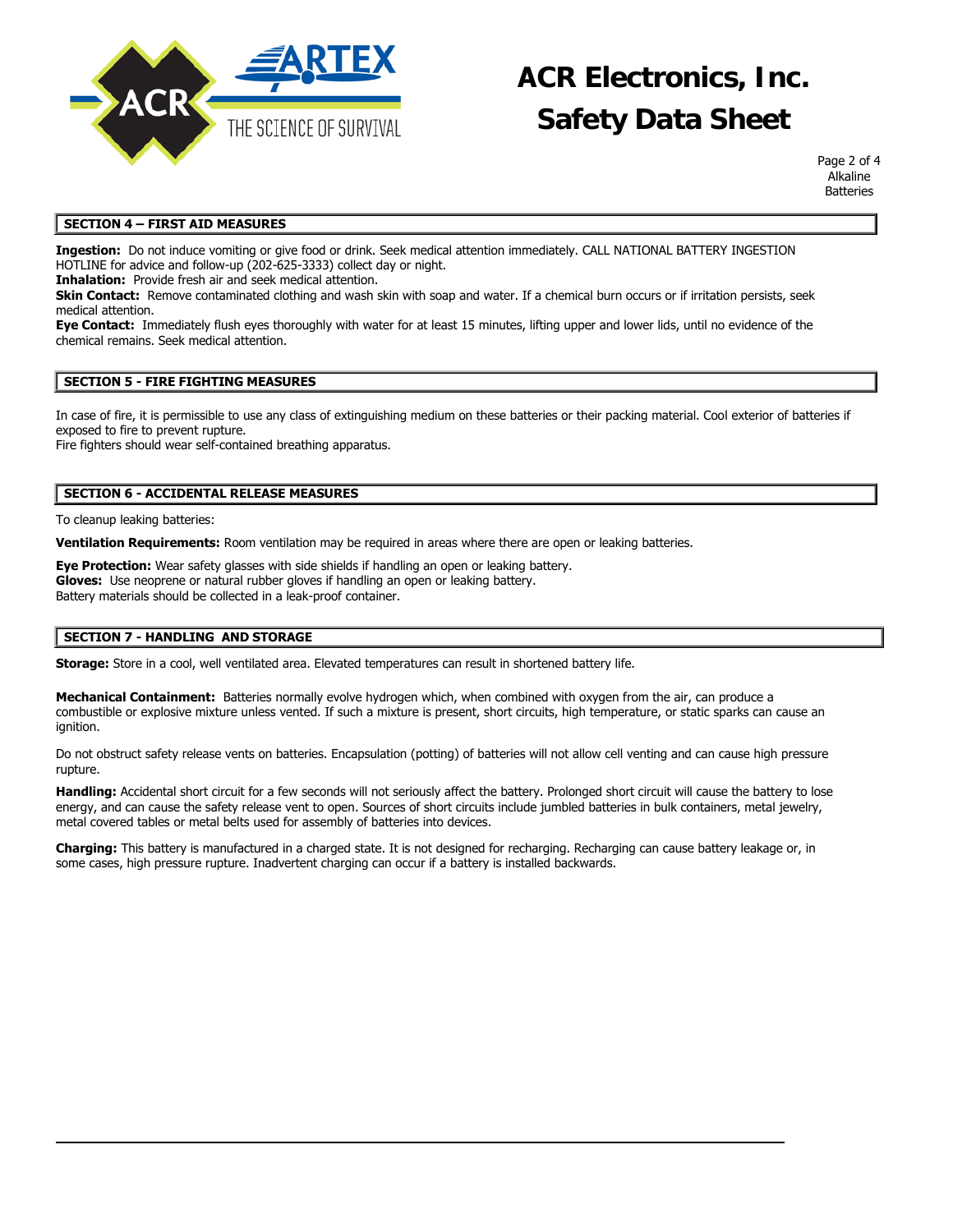

# **ACR Electronics, Inc Safety Data Sheet**

Page 3 of 4 Alkaline Batteries

## **SECTION 8 - EXPOSURE CONTROLS/PERSONAL PROTECTION**

**Ventilation Requirements:** Not necessary under normal conditions.

**Respiratory Protection:** Not necessary under normal conditions.

**Eye Protection:** Not necessary under normal conditions.

**Gloves:** Not necessary under normal conditions.

### **SECTION 9 – PHYSICAL AND CHEMICAL PROPERTIES**

| Boiling Point @ 760 mm Hg (°C)          | Not applicable for an Article |
|-----------------------------------------|-------------------------------|
| Vapor Pressure (mm Hg @ 25°C)           | Not applicable for an Article |
| Vapor Density (Air = $1$ )              | Not applicable for an Article |
| Density $(g/cm3)$                       | $2.0 - 3.0$                   |
| Percent Volatile by Volume (%)          | Not applicable for an Article |
| Evaporation Rate (Butyl Acetate = $1$ ) | Not applicable for an Article |
| <b>Physical State</b>                   | Solid                         |
| Solubility in Water (% by weight)       | Not applicable for an Article |
| pH                                      | Not applicable for an Article |
| Appearance and Odor                     | Solid object / no odor        |

#### **SECTION 10 – STABILITY AND REACTIVITY**

Alkaline batteries do not meet any of the criteria established in 40 CFR 261.2 for reactivity.

#### **SECTION 11 – TOXICOLOGICAL INFORMATION**

Alkaline batteries are not hazardous waste. Under normal conditions of use, alkaline batteries are non-toxic.

#### **SECTION 12 – ECOLOGICAL INFORMATION**

Issues such as ecotoxicity, persistence and bioaccumulation are not applicable for articles.

## **SECTION 13 – DISPOSAL CONSIDERATIONS**

Dispose of in accordance with all applicable federal, state and local regulations. Appropriate disposal technologies include incineration and land filling.

 $\overline{\phantom{a}}$